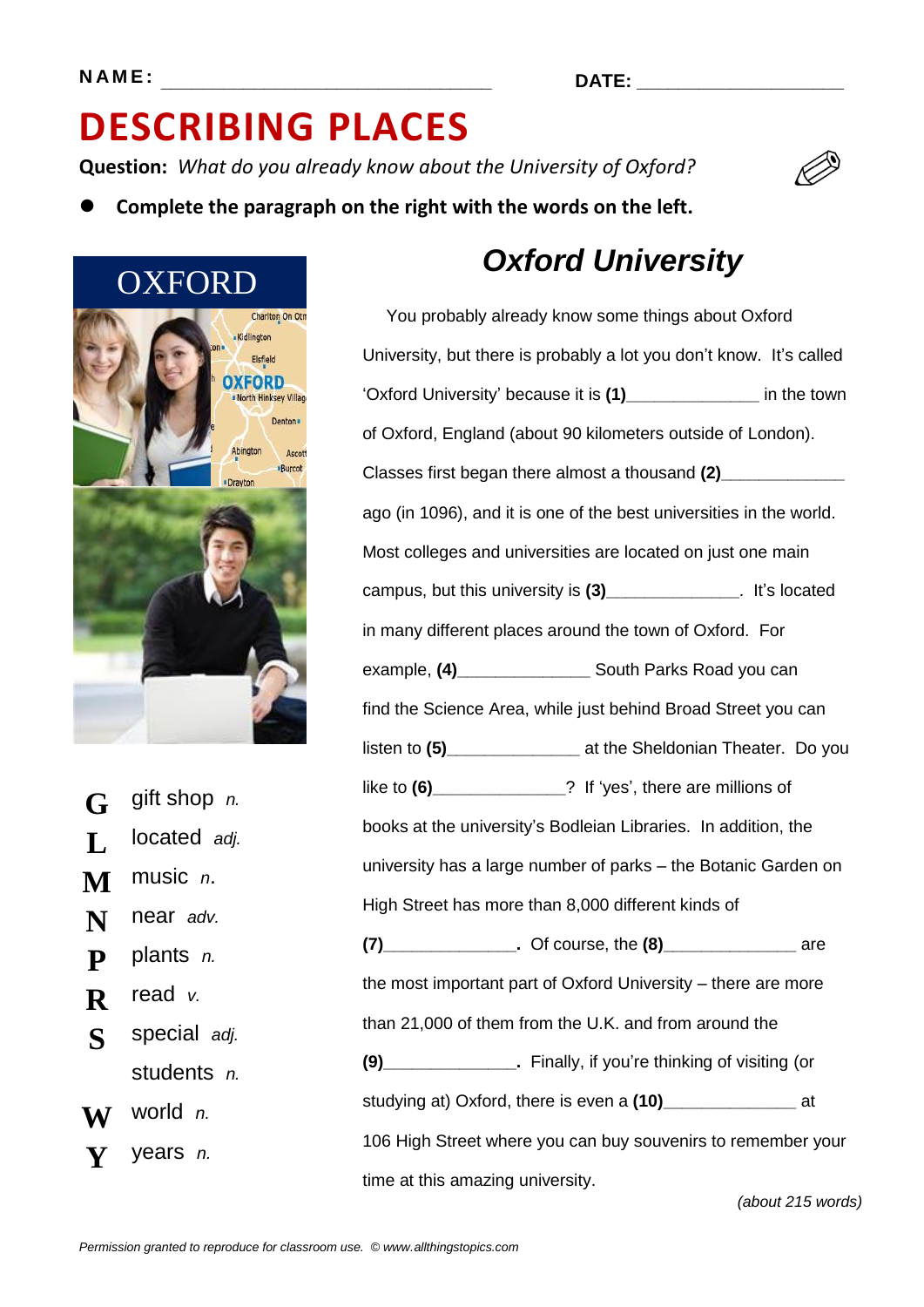### *Oxford University*

#### **Vocabulary Practice**

- *Match the words on the left with the meanings on the right.*
- **1.** a large  $\sum_{n=1}^{\infty}$  and  $\sum_{n=1}^{\infty}$  **A.** the most important **2.** amazing **B.** many
- **3.** campus **C.** the area and buildings around a college or university
- **4.** garden **D.** 1,000,000
- **5.** main **E.** a place where plants (like flowers) are grown
- **6.** million **F.** different
- **7.** souvenir **G.** wonderful
- **8.** special **H.** something you keep to help you remember a place

#### **How Much Do You Understand?**

- *Write 'T' (True) or 'F' (False) next to each statement.*
- **1.** The paragraph is about how to become a student at Oxford.
- **2.** Oxford University is located in London, England.
- **3.** Oxford University is over a thousand years old.
- **4.** The university is located in many different parts of the town.
- **5.** The Sheldonian Theater is located near Broad Street.
- **6.** There are almost 8,000 students at Oxford University.

#### **Discuss**

- *Ask and answer the following questions with your classmates.*
- **1.** Would you like to visit or study at Oxford University? Why? / Why not?
- **2.** Can you think of three reasons why people study at college or university?
- **3.** Can you describe the school, college, or university where you now study? Where is it located? How old is it? What is the student population? Etc.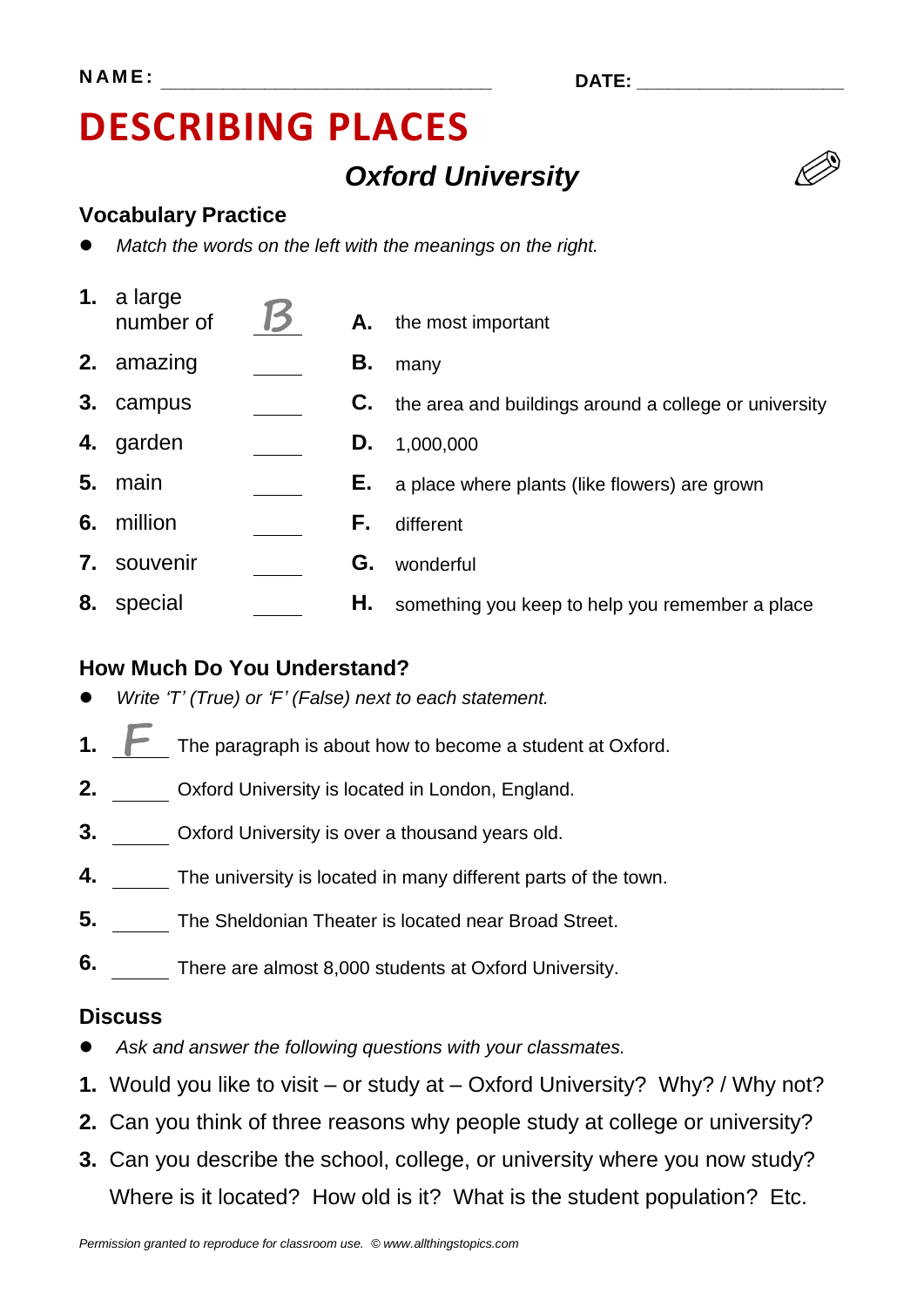### *Oxford University*

#### **Grammar-in-Context**

*Complete the paragraph by circling the correct words.*

You probably already know some things about Oxford University, **(1)\_\_\_\_\_\_\_** there is probably a lot you don't know. It's called 'Oxford University' **(2)\_\_\_\_\_\_\_** it is located in the town of Oxford, England (about 90 kilometers outside of London). Classes first began there almost a thousand years ago (in 1096), and it is one of the best universities **(3)\_\_\_\_\_\_\_**. Most colleges and universities are located on just one main campus, but this university is special. **(4)\_\_\_\_\_\_\_** located in many different places around the town of Oxford. For example, near South Parks Road you can **(5)\_\_\_\_\_\_\_** the Science Area, while just behind Broad Street you can **(6)\_\_\_\_\_\_\_** at the Sheldonian Theater. Do you **(7)\_\_\_\_\_\_\_**? If 'yes', there are millions of books at the university's Bodleian Libraries. In addition, the university **(8)\_\_\_\_\_\_\_** a large number of parks – the Botanic Garden on High Street has more **(9)\_\_\_\_\_\_\_** 8,000 different kinds of plants.Of course, the students are the most important part of Oxford University – **(10)\_\_\_\_\_\_\_** more than 21,000 of them from the U.K. and from around the world. Finally, if **(11)\_\_\_\_\_\_\_** thinking of visiting (or studying at) Oxford, there is even a gift shop at 106 High Street **(12)\_\_\_\_\_\_\_** you can buy souvenirs to remember your time at this amazing university.

| 1.               | 5.                     | 9.            |  |  |
|------------------|------------------------|---------------|--|--|
| $(A)$ so         | (A) will find          | $(A)$ then    |  |  |
| (B) but          | (B) finds              | (B) than      |  |  |
| $(C)$ that       | (C) finding            | $(C)$ that    |  |  |
| (D) because      | (D) find               | (D) this      |  |  |
| 2.               | 6.                     | 10.           |  |  |
| (A) because      | (A) listening to music | $(A)$ there   |  |  |
| $(B)$ so         | (B) listen             | (B) there is  |  |  |
| $(C)$ then       | (C) listens to music   | (C) there are |  |  |
| $(D)$ but        | (D) listen to music    | (D) has       |  |  |
| 3.               | 7.                     | 11.           |  |  |
| (A) on the world | (A) like to read       | (A) your      |  |  |
| (B) world        | (B) likes reading      | (B) you       |  |  |
| (C) the world    | (C) reading            | (C) you're    |  |  |
| (D) in the world | (D) likes to read      | (D) yours     |  |  |
| 4.               | 8.                     | 12.           |  |  |
| $(A)$ It's       | (A) have               | $(A)$ why     |  |  |
| $(B)$ It         | (B) has                | (B) who       |  |  |

*Permission granted to reproduce for classroom use. © www.allthingstopics.com*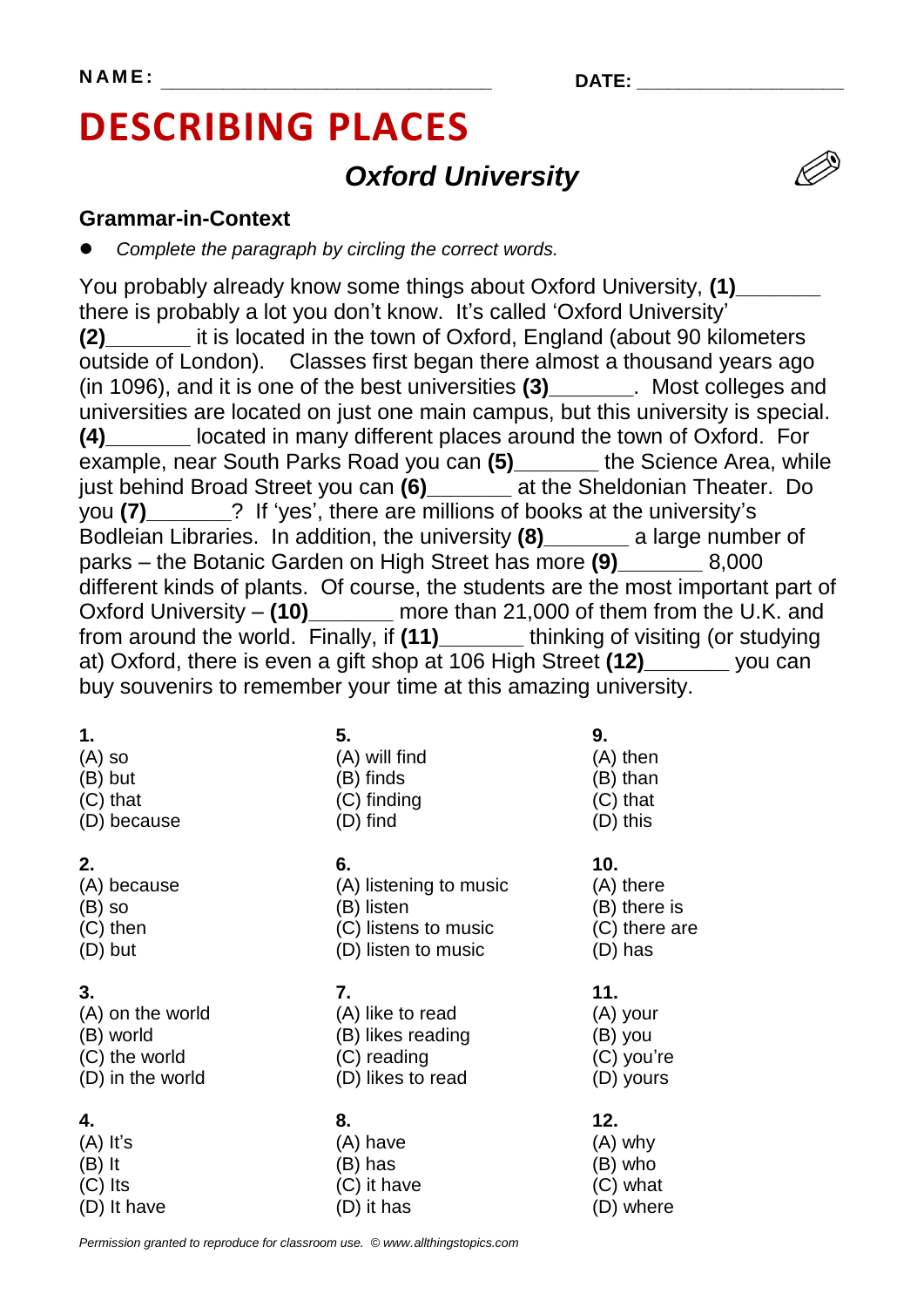# **Community College Map**



#### **Work with your partner to find all eight differences in the maps.**

There is a … / There are … / There aren't any … next to behind in front of between



#### **Next, read a short paragraph about the college.**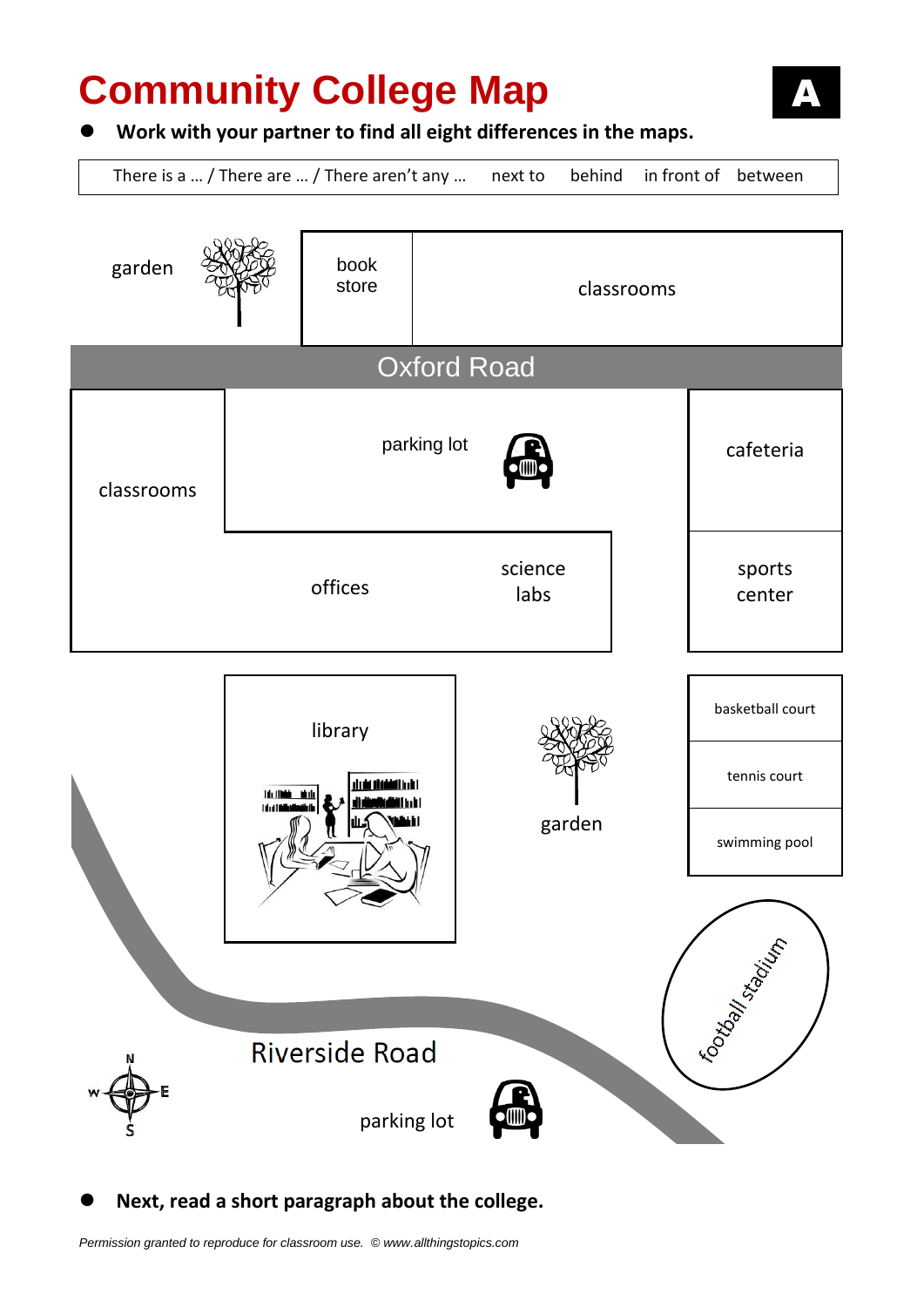# **Community College Map**

#### **Work with your partner to find all eight differences in the maps.**

There is a … / There are … / There aren't any … next to behind in front of between



**Next, read a short paragraph about the college.**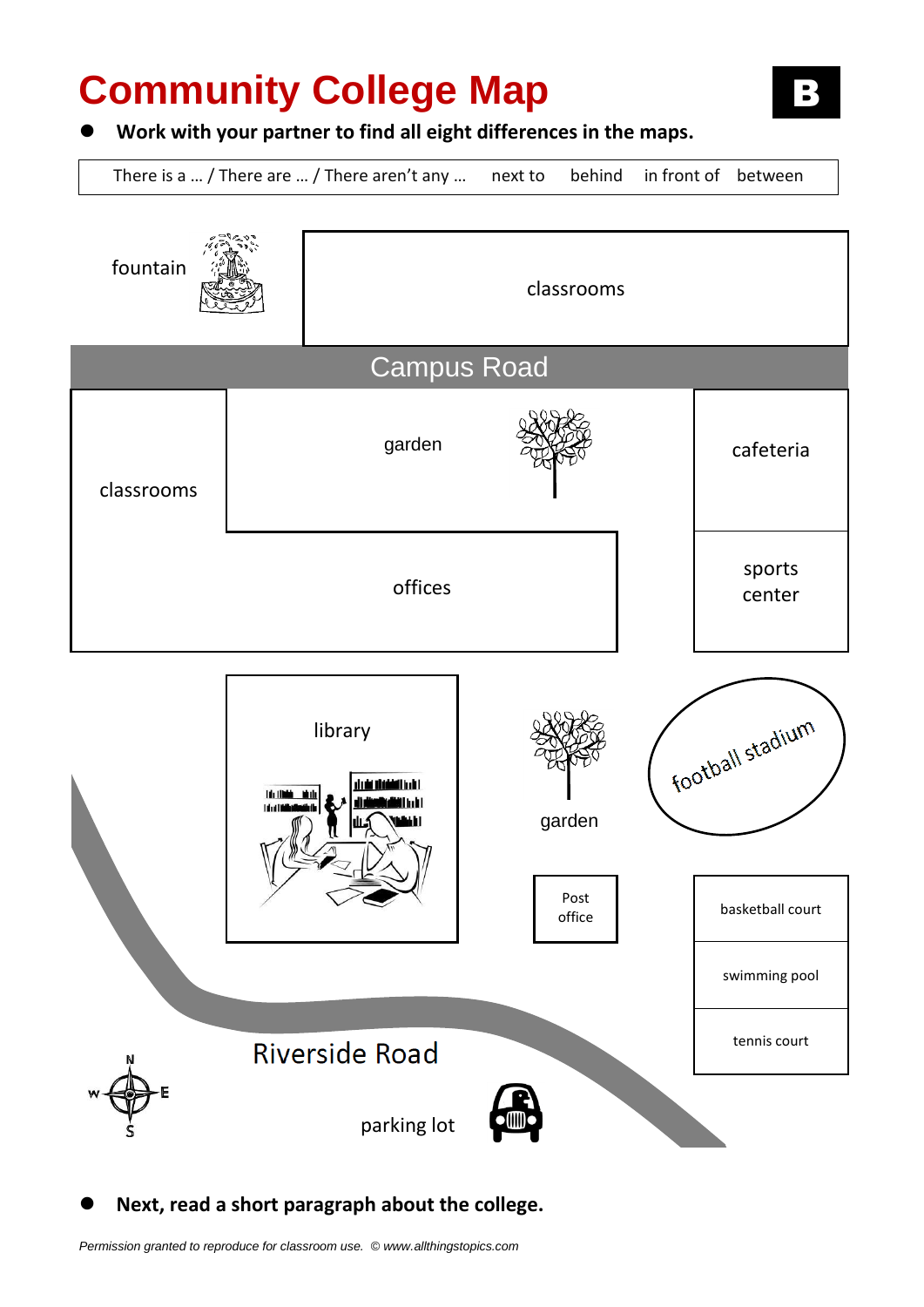### *A Special Place at College*

### **Writing Practice – Spelling and Capitals**

*Try to find the one spelling or capital mistake in each line of the paragraph below.*

**1 2 3 4 5 6 7 8 9 10 11 12 13 14 15 16 17 18 19 20** Apple Tree Community Colleg is located about five kilometers from downtown. It has a stident population of about 800. There are tow large parking lots, but sometimes it's difficult to find a space to park. That's why i sometimes take a bus to the college. of course, like most other colleges, there are manny classrooms, offices, a library, a book store, and a sports center. In Addition, there is even a huge football stadium next to riverside Road. However, Apple Tree Community college is special because there are two gardens, and insid the gardens there are many trees. What kind of trees? apple trees! That's right – the college is famous for its apple trees. In the spring, sammer, and winter, when it's not to cold, students like to hang out there under the beatiful trees and chat with each other, play games, and study. There are lot of benches to sit down on in the parks, and u can find lots of students (and some teachers) sitting on the soft, grean grass. In the gardens you can relax, lisen to the birds, and really enjoy your time. I love to study there wen the weather is nice. And last year I gat an 'A' on all of my exams! My college is amazing!

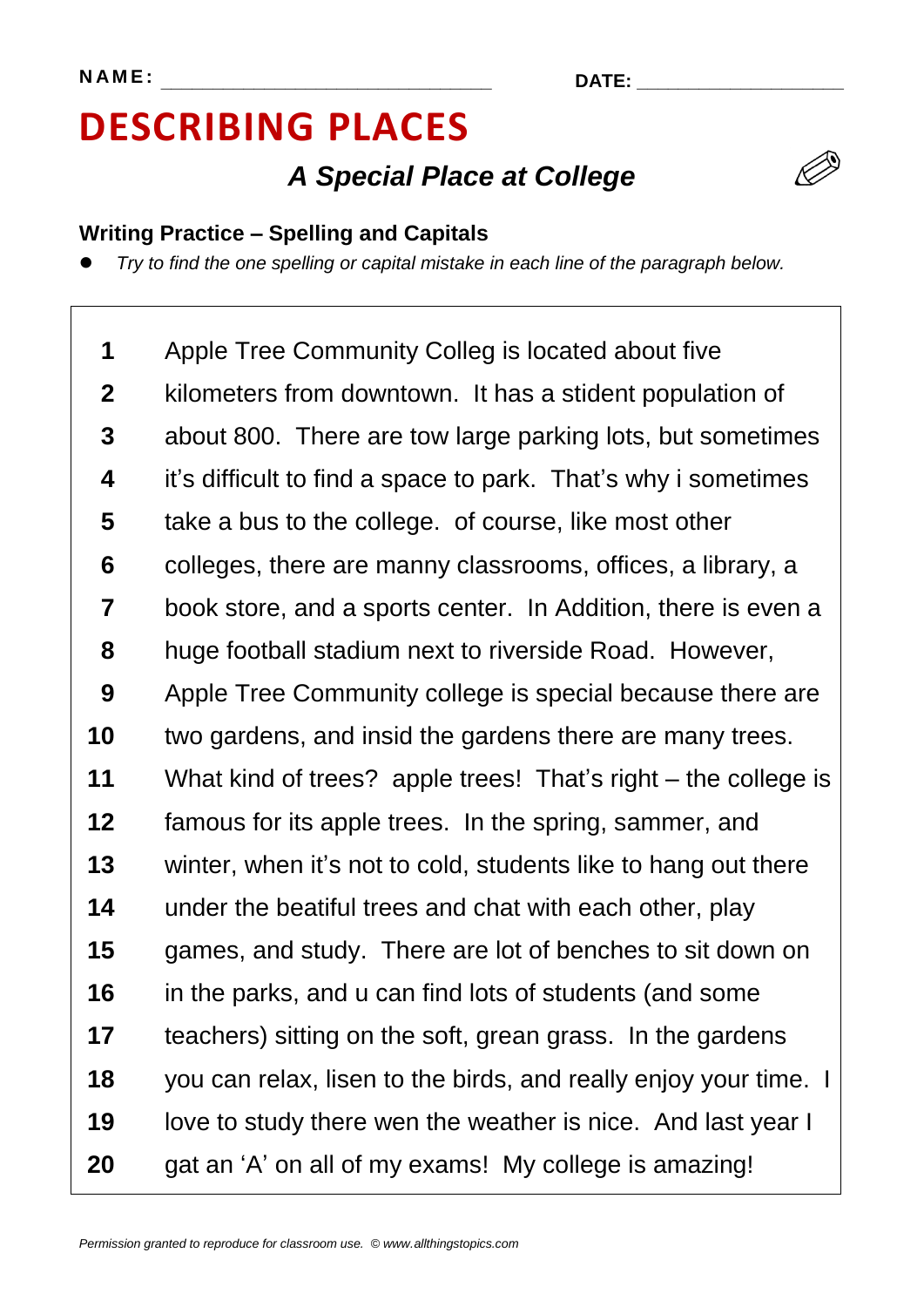### *A Special Place at College*



### **Listening and Writing Practice**

*Listen to your teacher and complete the paragraph.*

Apple Tree Community College is **about five kilometers from** downtown. It has a student population of about 800. **\_\_\_\_\_\_\_ <u>\_\_\_\_\_\_\_\_</u>** \_\_\_\_\_\_\_\_\_\_\_ large parking lots, but sometimes it's difficult to find a space to **\_\_\_\_\_\_\_**. That's why I sometimes take a **\_\_\_\_\_\_\_** to the college. Of course, like most other colleges, there are **\_\_\_\_\_\_\_** classrooms, offices, a **\_\_\_\_\_\_\_**, a **\_\_\_\_\_\_\_ \_\_\_\_\_\_\_**, and a sports center. **\_\_\_\_\_\_\_ \_\_\_\_\_\_\_**, there is even a large **\_\_\_\_\_\_\_** stadium **\_\_\_\_\_\_\_ \_\_\_\_\_\_\_** Riverside Road. **\_\_\_\_\_\_\_**, Apple Tree Community College is **\_\_\_\_\_\_\_** because **\_\_\_\_\_\_\_ \_\_\_\_\_\_\_** two gardens, and **\_\_\_\_\_\_\_** the gardens **\_\_\_\_\_\_\_ \_\_\_\_\_\_\_ \_\_\_\_\_\_\_** trees. What kind of trees? Apple trees! That's right – the college is **\_\_\_\_\_\_\_ \_\_\_\_\_\_\_** its apple trees. In the **\_\_\_\_\_\_\_**, summer, and **\_\_\_\_\_\_\_**, when **\_\_\_\_\_\_\_ \_\_\_\_\_\_\_** too cold, students **\_\_\_\_\_\_\_ \_\_\_\_\_\_\_** hang out there **\_\_\_\_\_\_\_** the **\_\_\_\_\_\_\_** trees and chat with each other, **\_\_\_\_\_\_\_** games, and study. **\_\_\_\_\_\_\_ \_\_\_\_\_\_\_** lots of benches to **\_\_\_\_\_\_\_ \_\_\_\_\_\_\_** on in the parks, **\_\_\_\_\_\_\_** you **\_\_\_\_\_\_\_** find **\_\_\_\_\_\_\_ \_\_\_\_\_\_\_** students (and some teachers) sitting on the soft, green grass. In the gardens you can **\_\_\_\_\_\_\_**, listen to the birds, and **\_\_\_\_\_\_\_ \_\_\_\_\_\_\_** your time. I **\_\_\_\_\_\_\_ \_\_\_\_\_\_\_** study there when the *u* is nice. And last year I got an 'A' on all of my exams! My college is **\_\_\_\_\_\_\_**!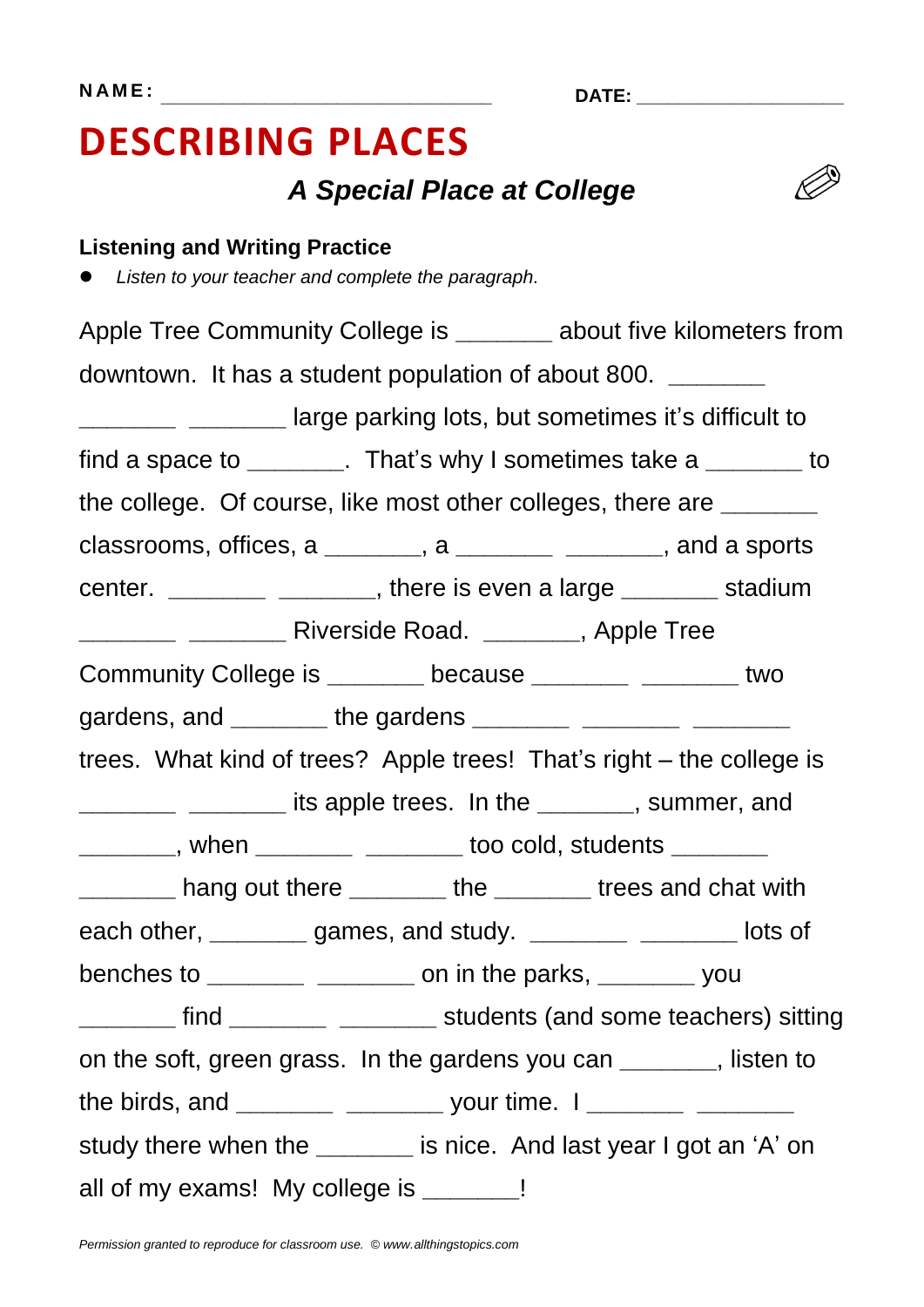# **DESCRIBING PLACES**

### **Writing Practice 2**



**DESCRIPTIVE Writing:** Describe the school, college, or university where you study (or choose one place at your school, college, or university).

Permission granted to reproduce for classroom use. © www.allthingstopics.com